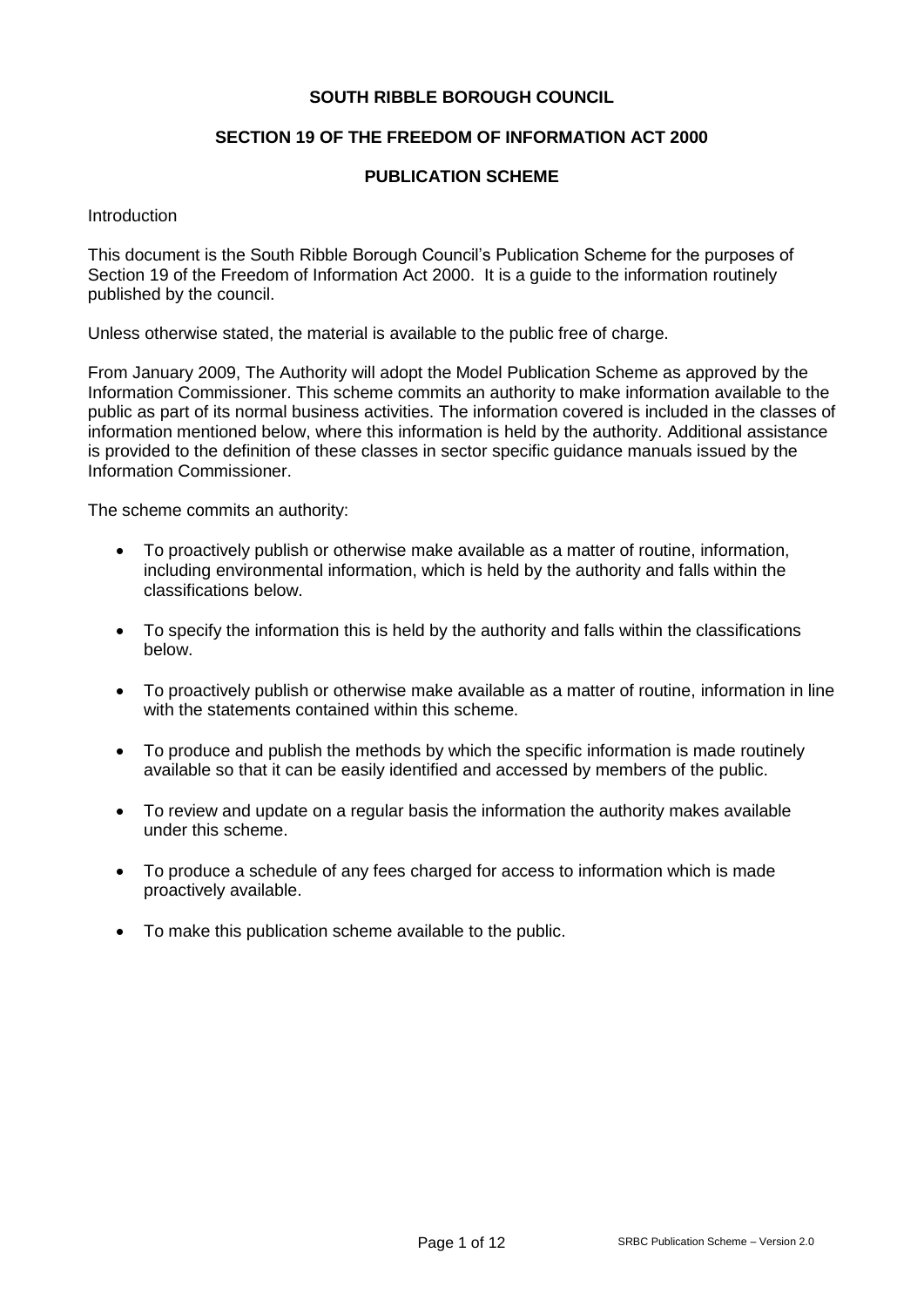- Who we are and what we do.
- Organisational information, locations and contacts, constitutional and legal governance.
- What we spend and how we spend it.
- Financial information relating to projected and actual income and expenditure, tendering, procurement and contracts.
- What our priorities are and how we are doing.
- Strategy and performance information, plans, assessments, inspections and reviews.
- How we make decisions.
- Policy proposals and decisions. Decision making processes, internal criteria and procedures, consultations.
- Our policies and procedures.
- Current written protocols for delivering our functions and responsibilities.
- Lists and registers.
- Information held in registers required by law and other lists and registers relating to the functions of the authority.
- The services we offer.
- Advice and guidance, booklets and leaflets, transactions and media releases. A description of the services offered.

The classes of information will not generally include:

- Information the disclosure of which is prevented by law, or exempt under the Freedom of Information Act, or is otherwise properly considered to be protected from disclosure.
- Information in draft form.
- Information that is no longer readily available as it is contained in files that have been placed in archive storage, or is difficult to access for similar reasons.

#### The method by which information published under this scheme will be made available

The authority will indicate clearly to the public what information is covered by this scheme and how it can be obtained.

Where it is within the capability of a public authority, information will be provided on a website. Where it is impracticable to make information available on a website or when an individual does not wish to access the information by the website, a public authority will indicate how information can be obtained by other means and provide it by those means.

In exceptional circumstances some information may be available only by viewing in person. Where this manner is specified, contact details will be provided. An appointment to view the information will be arranged within a reasonable timescale.

Information will be provided in the language in which it is held or in such other language that is legally required. Where an authority is legally required to translate any information, it will do so.

Obligations under disability and discrimination legislation and any other legislation to provide information in other forms and formats will be adhered to when providing information in accordance with this scheme.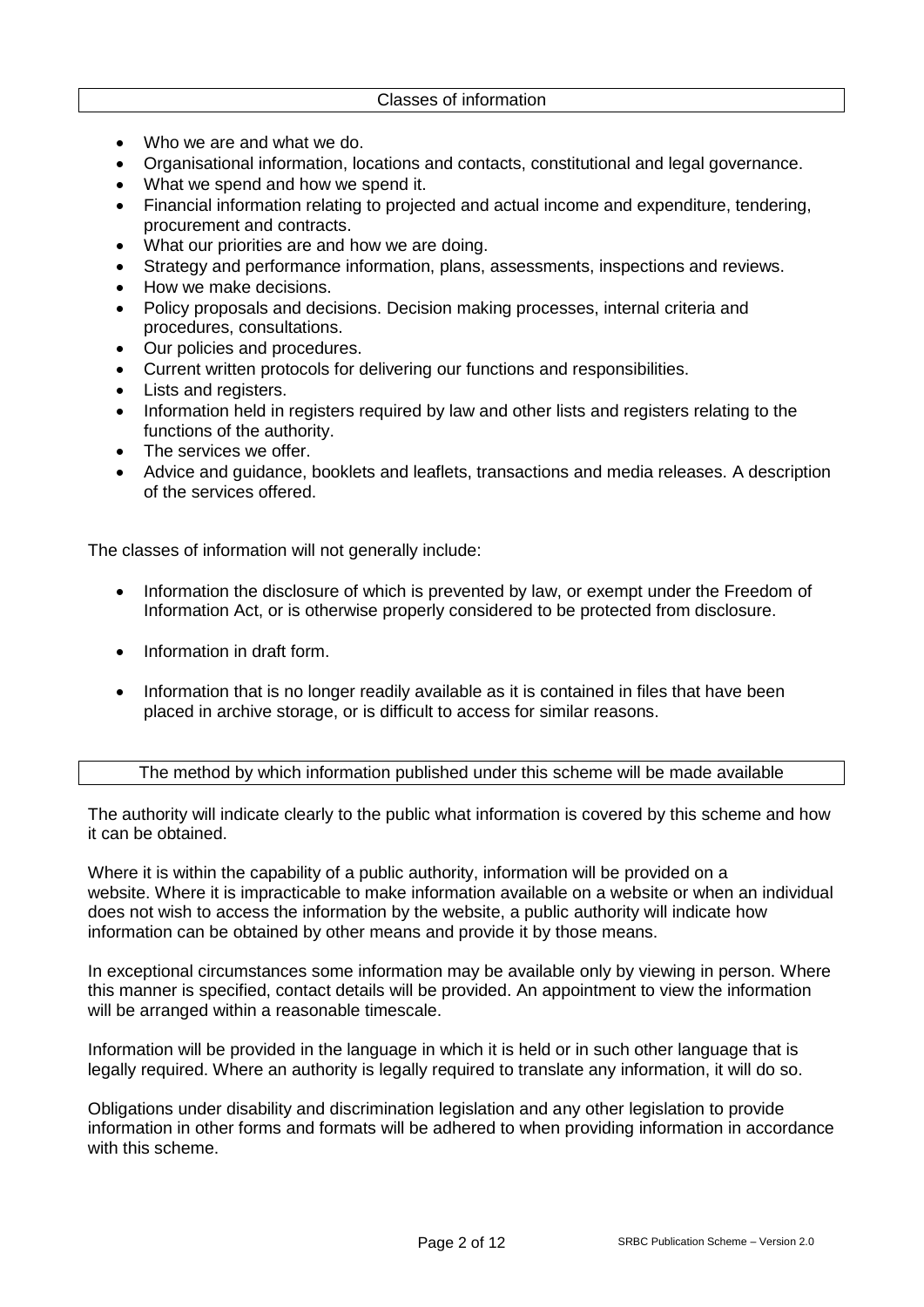### Charges which may be made for information published under this scheme

The purpose of this scheme is to make the maximum amount of information readily available at minimum inconvenience and cost to the public. Charges made by the authority for routinely published material will be justified and transparent and kept to a minimum. Material which is published and accessed on a website will be provided free of charge. Charges may be made for information subject to a charging regime specified by Parliament.

Charges may be made for actual disbursements incurred such as:

- photocopying
- postage and packaging
- the costs directly incurred as a result of viewing information

Charges may also be made for information provided under this scheme where they are legally authorised, they are in all the circumstances, including the general principles of the right of access to information held by public authorities, justified and are in accordance with a published schedule or schedules of fees which is readily available to the public. Fees are shown in brackets after chargeable items. Note however that most of the information unless otherwise stated, can be provided as a hard copy or on the Council's website.

If a charge is to be made, confirmation of the payment due will be given before the information is provided. Payment may be requested prior to provision of the information.

### Written requests

Information held by a public authority that is not published under this scheme can be requested in writing, from the Information Manager at:

South Ribble Borough Council Civic Centre West Paddock Leyland Lancs. PR25 1DH

By following the link on the website or by E-mail to foi\_requests@southribble.gov.uk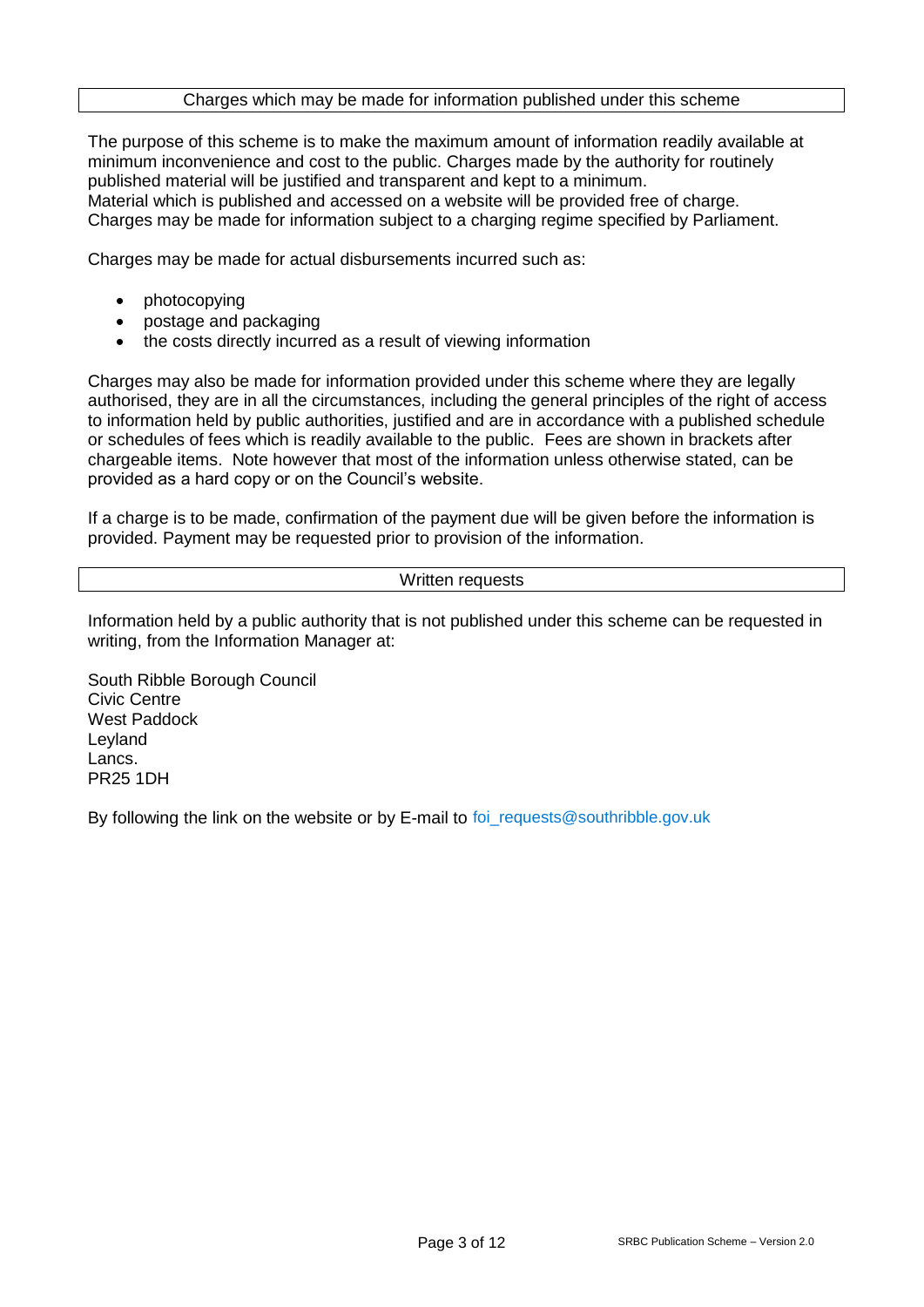Alphabetic Listing

The authority has an alphabetical list of information available from its previous publication scheme and, as people may be accustomed to this document, we have also included this list in the revised publication scheme and the content is reviewed on a regular basis.

It lists all the information that the Council wishes to make readily available. When deciding what information should be included the Council has had particular regard to the public interest in making information available and in publicising its decisions.

The classes are defined in two separate ways. Some of them are specific e.g. "Best Value Performance Plan" others are more wide ranging e.g. "Development Control". This, in conjunction with the alphabetical listing, seeks to provide the quickest means of reference for persons seeking information

Exempt Information

No information is included which is capable of constituting exempt information for the purposes of Part II of the Freedom of Information Act 2000.

# **ABOUT SOUTH RIBBLE**

Information about South Ribble:

A-Z Guide to Services Council Awards Events Guide Location map of Civic Centre Parish and Town Councils Places of Interest South Ribble Official Guide and Street Plan Year Book - £3.00 Fee

# **ACCOUNTS**

Statement of the council's accounts The council's revenue and capital estimates

# **BUDGET**

Budget leaflet statutory performance indicators – how the council has performed

#### **BUILDING REGULATIONS**

Building Regulation forms Building Regulation fee scales Local authority building control promotion folder Building Control service charter Building Control Health for your Business A householder's guide - What needs building regulation approval? Building Control guidance note - new regulations in a nutshell - drainage and waste disposal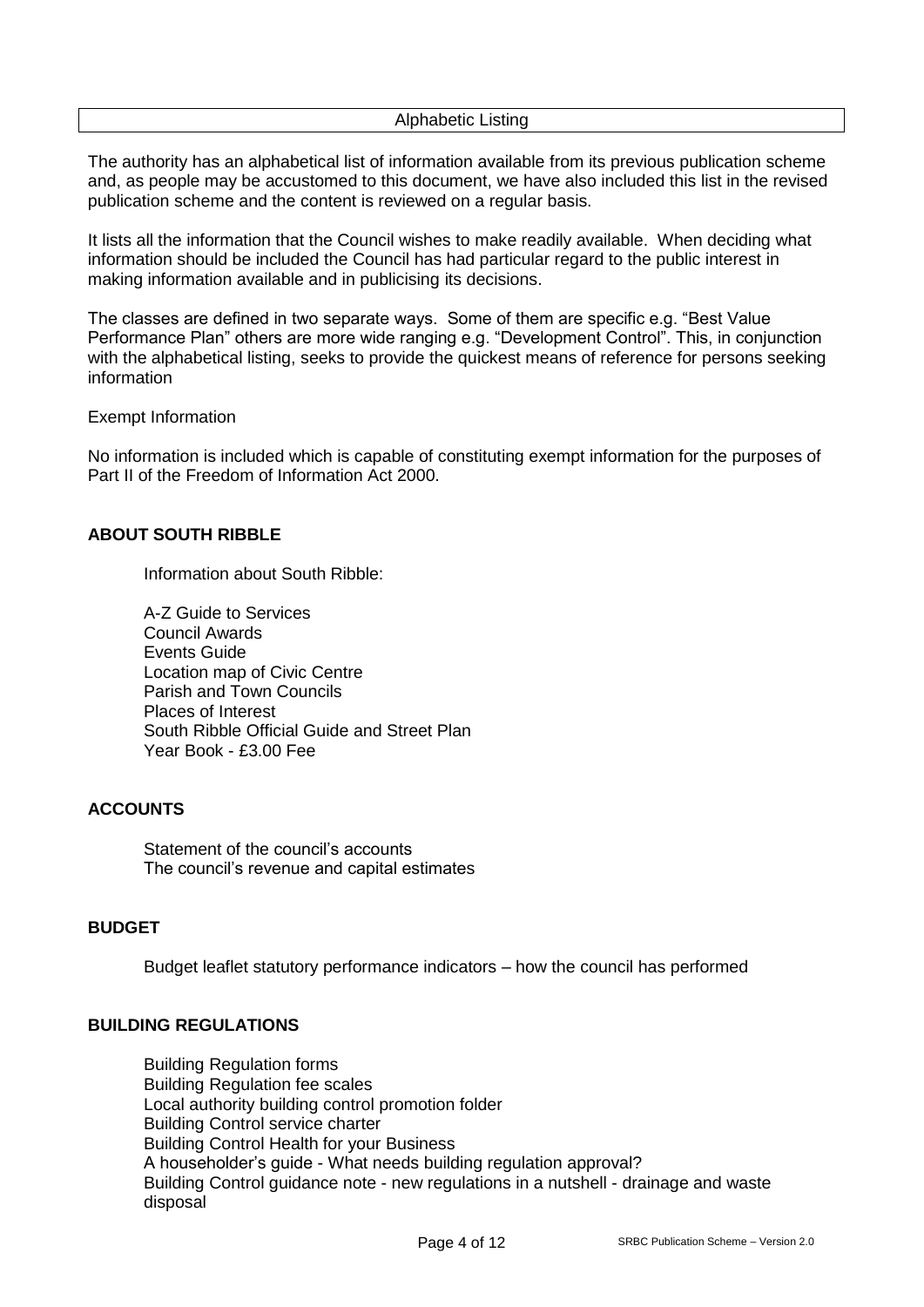Guidance note on conservation of fuel and power Guidance note on replacement windows to existing dwellings Information leaflet on building regulation consent Information leaflet on exemptions from building regulations consent Information leaflet loft conversions Information leaflet site inspections Information leaflet homes for life Design of small sewage treatment works Lancashire building control handbook The Party Wall etc Act 1996 MasterBond warranty MasterBond warranty - renovations, extensions and home improvements Special prices on home insulation Zurich - new home warranty certification Local authority building control - pulling it all together Latent gold - What are the benefits of the Latent gold product LANTAC - A better way to build LANTAC system approval LANTAC house type approval LANTAC commercial and industrial buildings

### **CABINET**

List of Cabinet members and their portfolios Forward Plan of the Cabinet's decisions Reports to the Cabinet, except those containing exempt information under the provisions of the Local Government Act 1972 All Cabinet minutes

### **COMMITTEES OF THE COUNCIL**

Area committees - dates, times and venues Diary of all meetings of council committees (£3.00) Agendas and reports which are not exempt under the provisions of the Local Government Act 1972 Minutes of all meetings

### **COMMUNITY SAFETY**

Community safety audit Community safety strategy Quarterly crime figures

#### **COMPLAINTS**

How to complain to the council

# **CONSTITUTION**

The council's constitution, including:

Code of Conduct for members of the council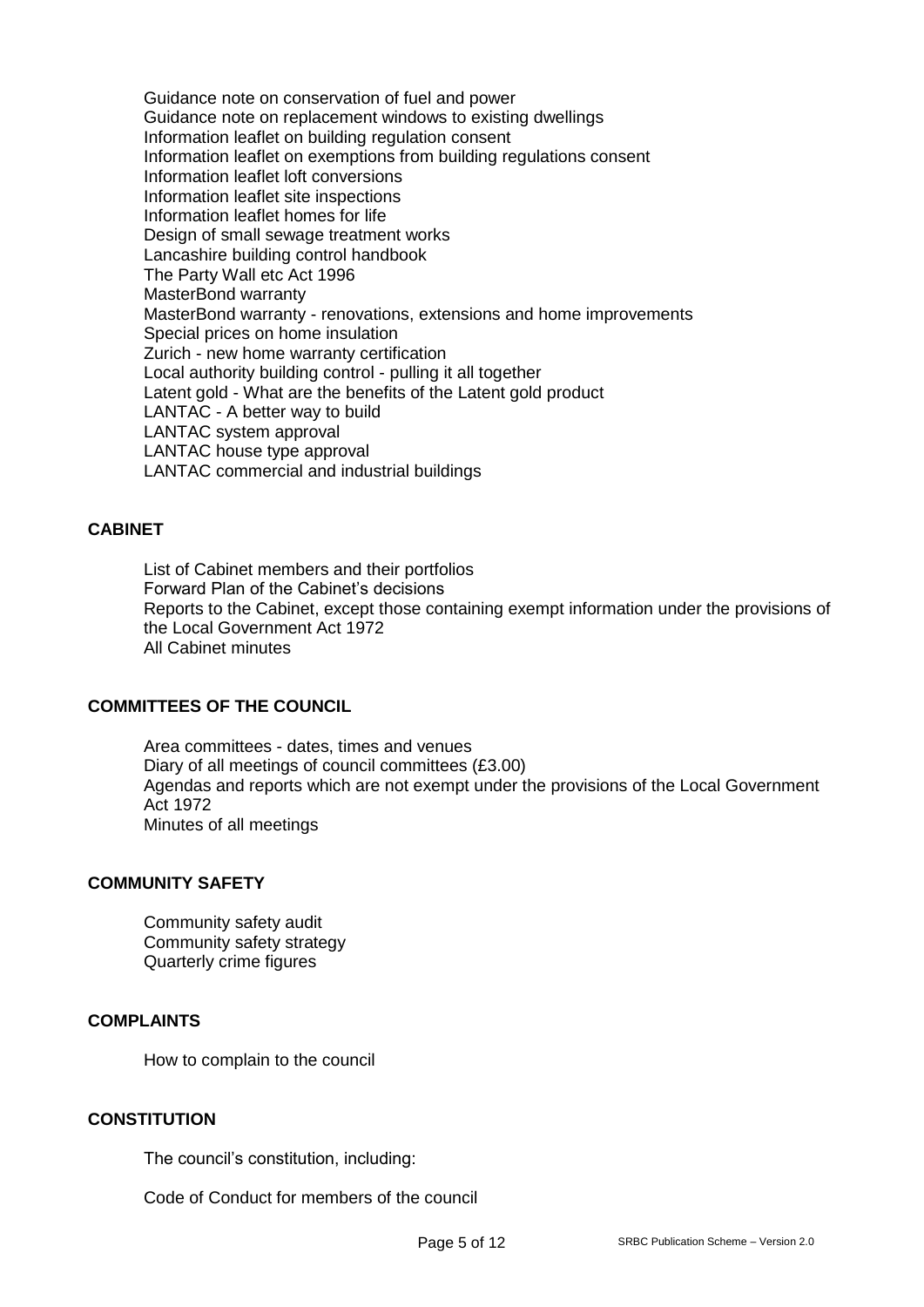Council Structure Financial regulations Members' Allowance Scheme Officer Structure Scheme of delegation Standing orders Terms of reference of Cabinet and Committees

# **COUNCILLORS**

Names and contact details of all borough councillors Register of Members' Gifts Register of Members' Interests Register of Town/Parish Councillors Interests

### **COUNCIL MEETINGS**

Timetable of meetings Agendas and reports that are not exempt under the provisions of the Local Government Act 1972 Minutes of Council meetings

# **COUNCIL TAX**

Council tax-fixing resolution – decision by the council

# **CUSTOMER CARE**

Customer Charter Customer Care Policy

#### **ECONOMIC DEVELOPMENT**

Guide to "Getting it Right" Business support information Business Directory.

### **ELECTIONS**

Edited Register of Electors (£20.00 plus £1.50 per 1,000 entries (or part) data or £10.00 plus £5.00 per 1,000 entries (or part) printed) List of overseas electors (£20.00 plus £1.50 per 100 entries (or part) data or £10.00 plus £1.50 per 100 entries (or part) printed) Elections and voting information Contact details for electoral services Election results

# **ENVIRONMENTAL HEALTH**

Food hygiene and Pollution leaflets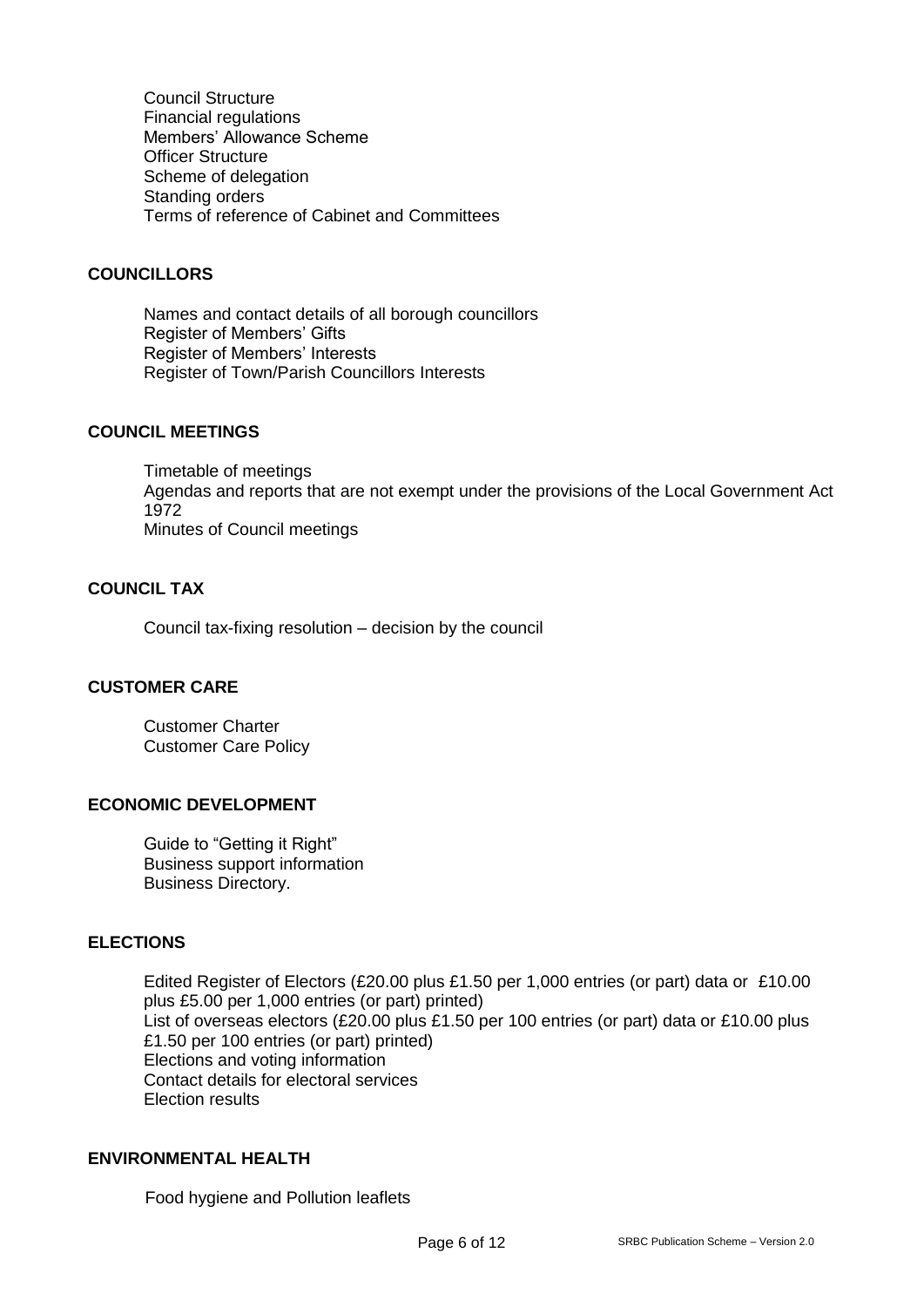Regeneration and Healthy Communities Service Plan Enforcement Policies Infectious disease control leaflets Street traders quide Air quality assessment reports Information on pest control treatments Contaminated land strategy Local bye-laws information for the business of tattooing, acupuncture, electrolysis, cosmetic piercing and semi-permanent skin colouring Information, including fees and application details, about various animal welfare licences, Street Traders including Car Boot and scrap metal Applications for Permit under Pollution Prevention and Control Legislation. Register of Food Premises (£30.00) Register of Health and Safety at Work Legal Notices as required by Environment and Safety Information Act (£30.00)

### **HOUSING**

Empty homes leaflet Homelessness leaflet Housing advice leaflets Private sector policy leaflet

# **LAND CHARGES**

Land charges performance indicator details – how the council has performed

# **LEISURE CENTRES**

Information regarding the Leyland, Penwortham and Bamber Bridge Leisure Centres, the South Ribble Tennis Centre, Leyland St. Mary's Sport Centres and the Penwortham Holme Recreation Centre:

Adverts/features/notices Centre-based activity leaflets General information Information posters/displays Local newspaper advertisements Press releases Special offers/prices

# **LEISURE SERVICES/ARTS**

Various leisure/arts promotional leaflets Various leisure services/arts display posters Leisure newsletter Leisure audit information Customer comments on leisure/arts

### **LICENSING**

Information, including fees and application details, about the following licences: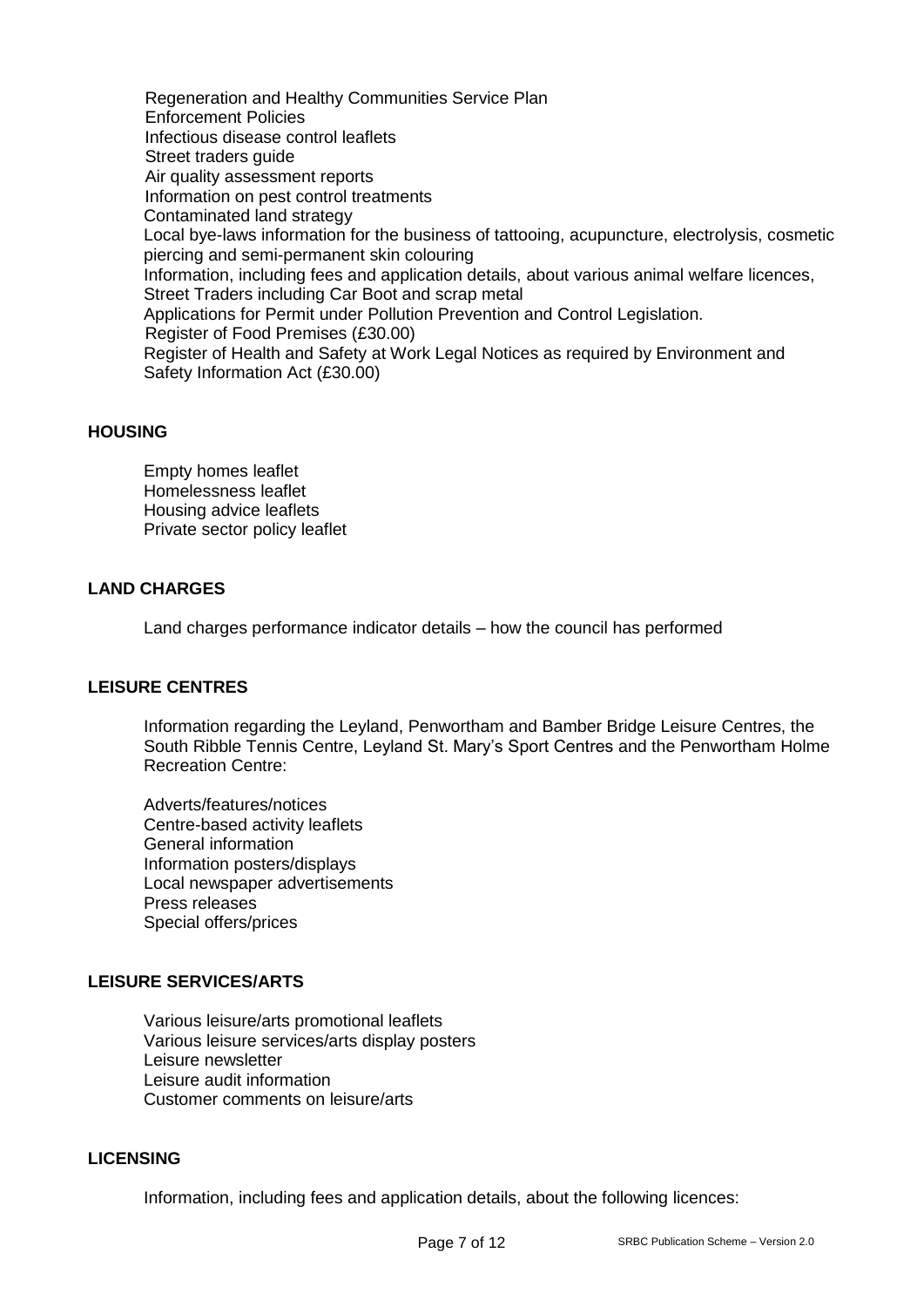Amusement with prizes machines Charitable street collections Cinema House to house collections Indoor sports Late night refreshment houses Private hire/hackney carriage operators, drivers and vehicles Public entertainment Theatres Act Various animal welfare licences

### **LOCAL GOVERNMENT OMBUDSMAN**

Information leaflet

# **LOCAL PLAN**

a) Current information Adopted South Ribble local plan (£40.00) Housing land position (annual report) (£25.00) Listed buildings in South Ribble (£6.00) Summary of listed buildings in South Ribble (£2.00) Conservation area appraisal (£2.50) Conservation areas in South Ribble (£6.00) SPG provision of open space as part of residential development (£25.00) Pedestrian survey (£15.00) Public and private open space survey (£6.00) Retail survey (£20.00) Council's Statement on PPG3 Housing (£10.00) Interim Planning Policy: Housing (£10.00) Interim Planning Policy: Retail (£10.00) South Ribble Local Plan Monitoring Report (£10.00) Leyland Cross heritage walk

b) Historical information Census document 1991 Environment strategy 1995 Derelict land strategy 1994 Community woodland strategy 1995 SPG responses SPG amendments Shopping topic report Recreation and support topic report Brindle Road development brief Holland House Farm development brief Broad Oak Farm development brief Myerscough college development brief School Lane/Coote Lane development brief South Ribble Local Plan Public consultation draft South Ribble Local Plan Public consultation draft map South Ribble Local Plan Statement of publicity representations and responses South Ribble Local Plan Written statement deposit South Ribble Local Plan Proposals map deposit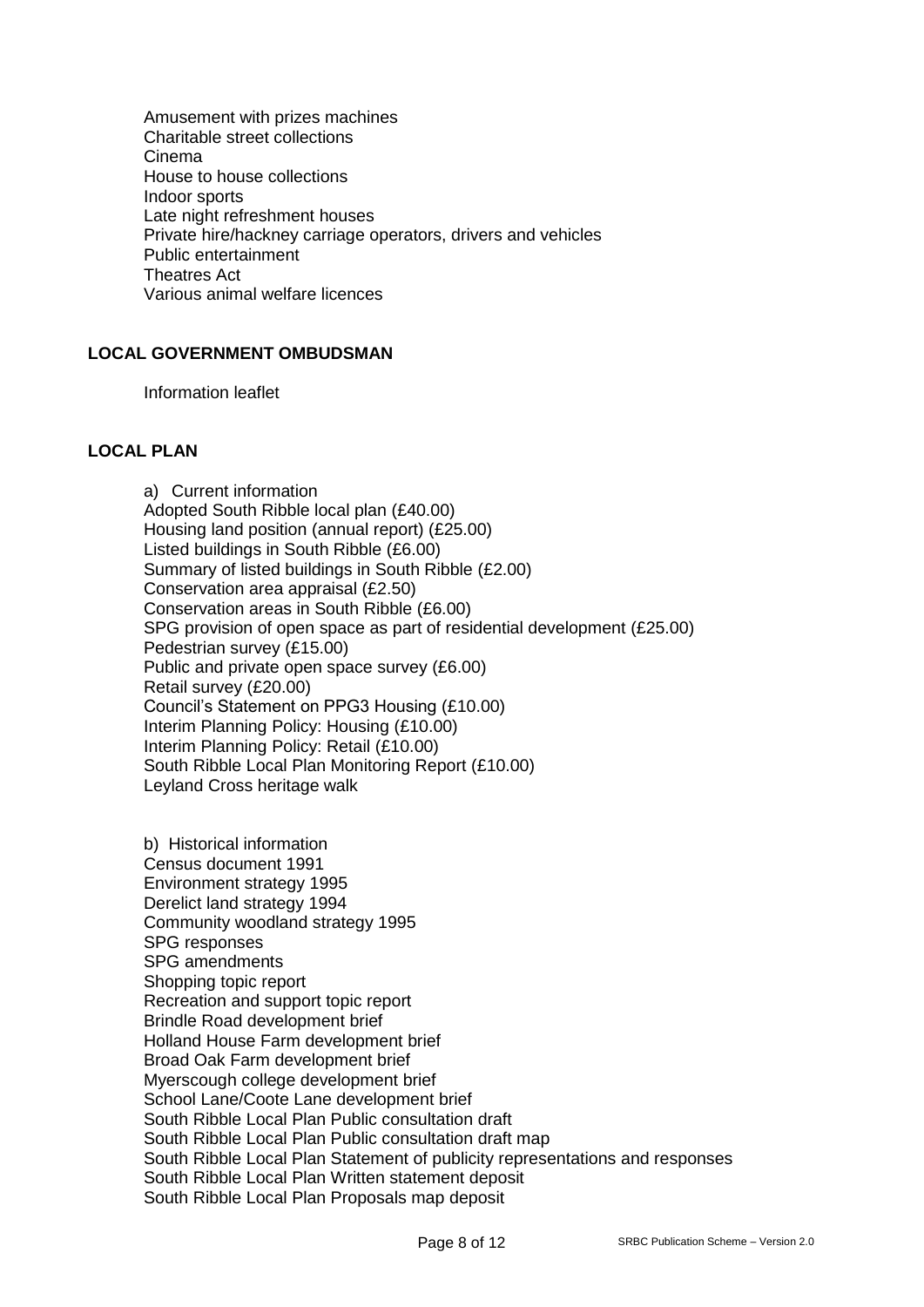South Ribble Local Plan Changes to local plan South Ribble Local Plan Inspectors report South Ribble Local Plan Draft responses report South Ribble Local Plan Responses report South Ribble Local Plan Draft modifications report South Ribble Local Plan Modifications report South Ribble Local Plan Responses to representations on modifications South Ribble Local Plan Further modifications Leyland town centre local plan Walton-le-Dale, Bamber Bridge, Lostock Hall local plan Penwortham local plan Western Parishes local plan Eastern Parishes local plan Leyland, Farington and Cuerden plan Public and private open space survey Housing land availability paper

# **MAYORALTY**

Details of the current Mayor How the Mayoralty operates Forthcoming events

#### **MEMBERS OF PARLIAMENT**

Names and contact details of South Ribble MPs

# **MEMBERS OF THE EUROPEAN PARLIAMENT**

Names and contact details

#### **MUSEUM**

Leaflets about the activities/displays at the South Ribble Museum & Exhibition Centre

#### **NEWS AND PUBLICATIONS**

Press releases Forward newspaper

# **PARKS AND OPEN SPACES**

Friends of Worden Park leaflet Longton Brickcroft Nature Reserve leaflets Parks and arts events programme Parks Bulletins Parks Charter Various ramble and walk leaflets Ramble from Much Hoole leaflet Worden Park leaflets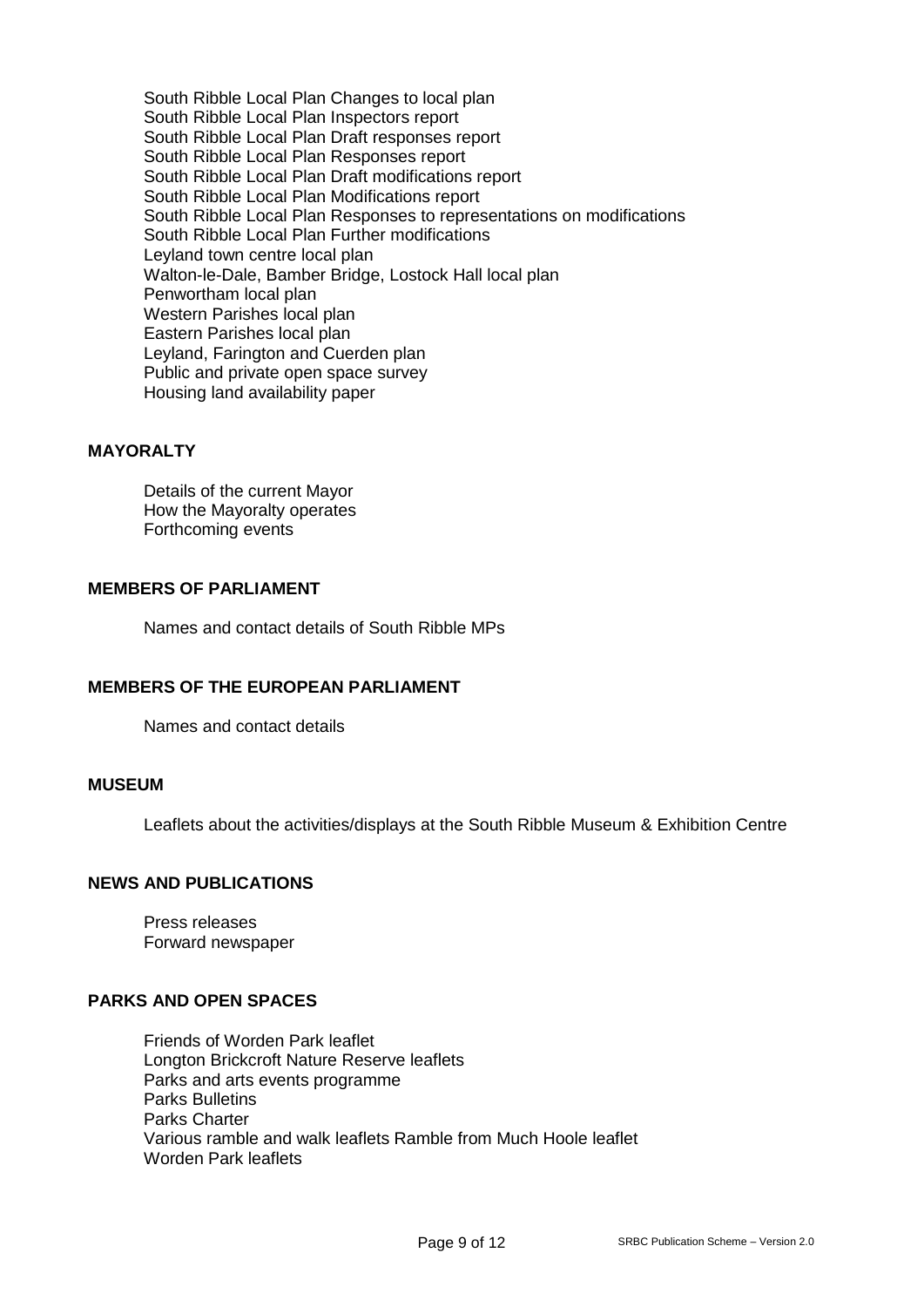# **PERSONNEL**

Annual equality monitoring Equal Opportunities Policy Information for candidates Job vacancies Monitoring Form Organisational structure Race Equality Scheme

# **PLANNING (DEVELOPMENT CONTROL)**

Advice sheets for householders on planning and building control Application form for tree works General advisory leaflet on Disability Discrimination Act Guide on how to comment on planning applications How to complain to the borough council How to complain to the local government ombudsman Leyland Cross heritage walk List of planning applications submitted Notes to help complete the P1 form Protected trees information Scale of fees Site plan leaflet Various advice information sheets and consultation letters Various application forms Various leaflets, booklets on development control Copies of submitted plans (A0, A1, A2 size £3.00 per copy, A3 size £1.50 per copy) Ordnance Survey Extracts (£27.00) Planning Decision Notices (£15.00) Photocopy of Section 106 Agreement (£50.00) Photocopy of Tree Preservation Order (£15.00) Interim Planning Policy: Housing (£10.00) Interim Planning Policy: Retail (£10.00) Council's Statement on PPG3 Housing (£10.00)

# **POLICIES AND STRATEGIES**

Anti Fraud Strategy Borough Sport and Recreation Strategy Commissioning and Procurement Policy Community Development Strategy Community Safety Strategy Consultation Strategy Corporate Debt Policy Corporate Property Asset Management Strategy (CoPRAMS) Corporate Training and Development Strategy Customer Care Strategy Discretionary Rate Relief Policy Economic Development plan Empty Properties Strategy Enforcement policy and process Equal Opportunities Policy Flood and Coastal Defence Policy Health and Safety Strategy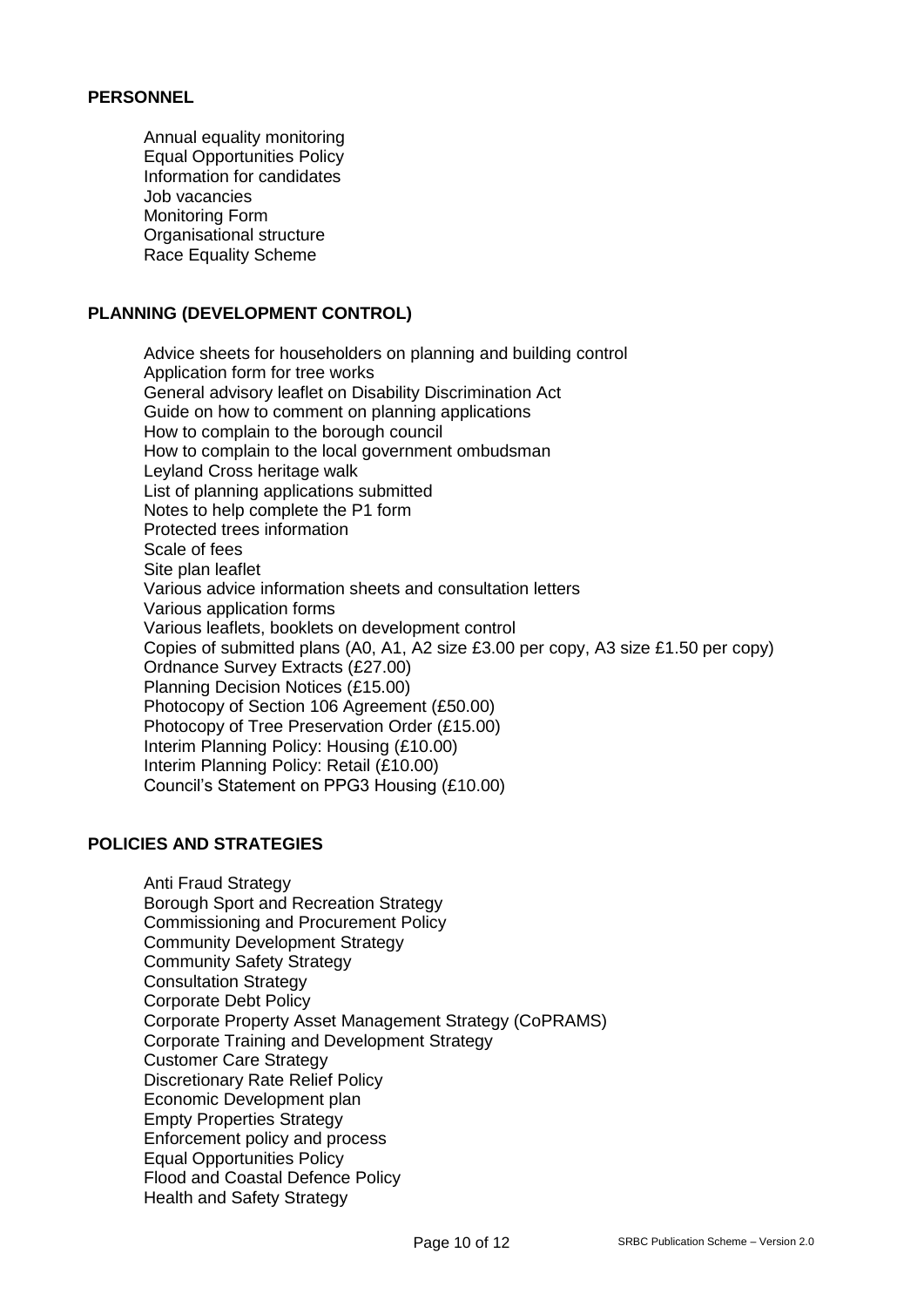Health Improvement Strategy Health Strategy Housing Allocation Policy Housing Strategy Implementing Electronic Government Information and Communications Technology Strategy Local Agenda 21 Strategy Parks and Open Spaces Strategy People Strategy Private Sector Housing Policies Prevention of homelessness review and strategy Recycling Plan South Ribble Corporate Plan and Divisional Plans 2002/3 Strategy for Young Homelessness in South Ribble The Best Value Performance Plan 2002 Tourism Strategy Treasury Management Policy Local Plan (£40.00)

### **PUBLICATION SCHEME**

The council's Publication Scheme under Section 19 of the Freedom of Information Act 2000

### **SCRUTINY AND IMPROVEMENT**

The role of scrutiny and improvement services – current information Scrutiny review reports Annual reports of the Scrutiny Committees

#### **SEWERS**

United Utilities public sewer records

### **STREETSCENE**

Bus shelter schedule Car park schedule

### **TWIN TOWN**

Information about Schleswig-Flensburg, the Twin Town

### **WASTE/RECYCLING/REFUSE COLLECTION**

Waste and recycling service leaflet Waste and recycling annual calendars Trade waste service leaflet